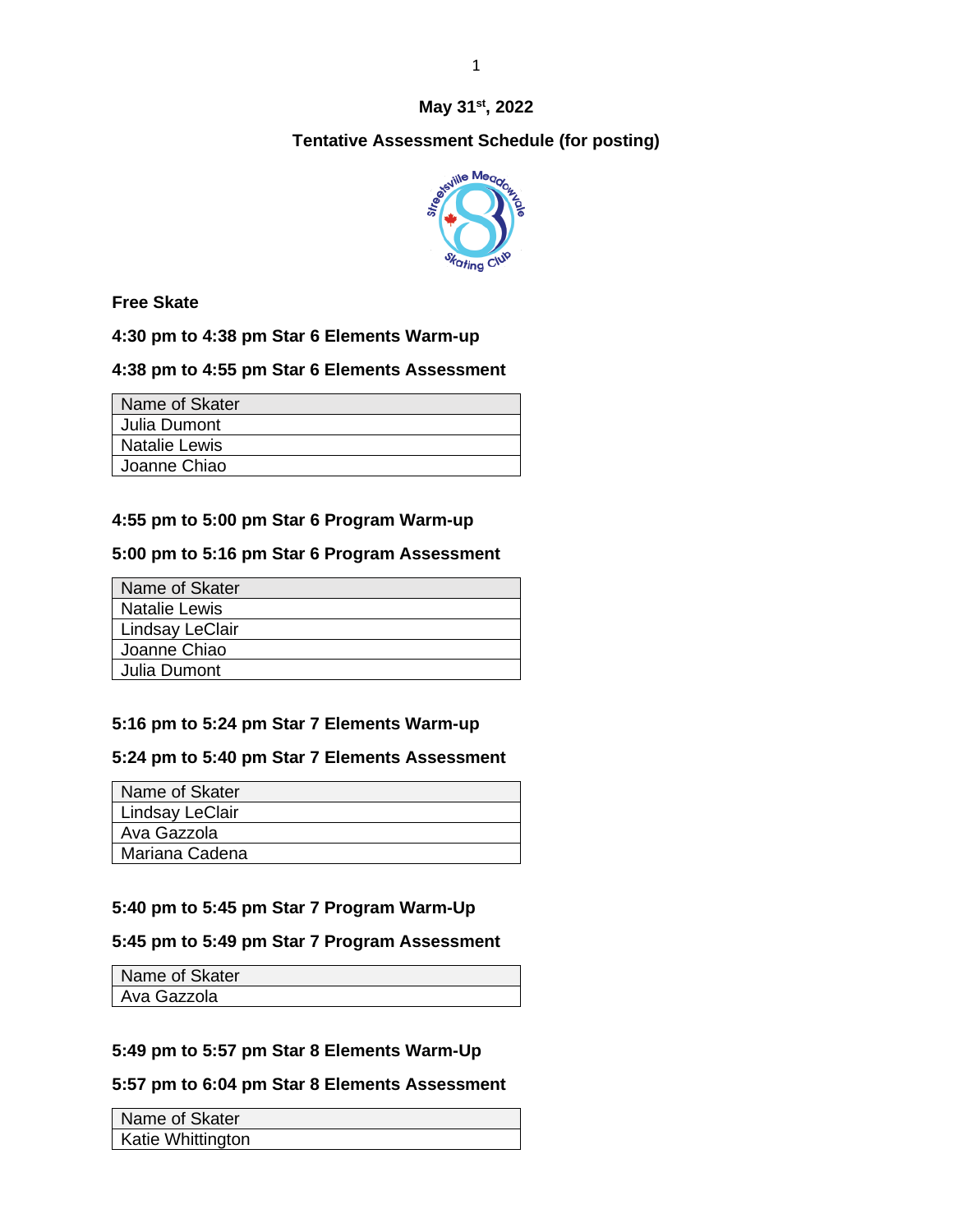**6:04 to 6:12 pm Star 8, Star 9, Star 10, and Gold Program Warm-up**

**6:12 pm to 6:30 pm Star 8, Star 9, Star 10, and Gold Program Assessment**

| Name of Skater | Assessment |
|----------------|------------|
| Jillian Zhang  | Star 9     |
| Jade Fair      | Star 8     |
| Annika Zamora  | Gold       |
| Jillian Zhang  | Star 10*   |

### **Flood 6:30 to 6:40**

### **Artistic Tests**

### **6:40 pm to 6:48 pm Star 7 and Gold Artistic Warm-up**

### **6:48 pm to 6:56 pm Star 7 and Gold Artistic Assessment**

| Name of Skater         | Assessment           |
|------------------------|----------------------|
| <b>Caitlin LeClair</b> | Star 7 Artistic      |
| Eliane Sun             | <b>Gold Artistic</b> |

### **Star 6 and 7 Dances**

### **6:56 pm to 7:01 pm Star 6C Fourteen Step and Star 7 Dances Warm-up**

### **7:01 pm to 7:07 pm Star 6C Fourteen Step and Star 7 Dances Assessment**

| Name of Skater            | Dance                   | <b>Music Selection</b>  |
|---------------------------|-------------------------|-------------------------|
| Abigail Myers             | Star 6C: Fourteen Step  | <b>Skate Canada</b>     |
| Sahana Ananthapadmanabhan | Star 7A: Keats Foxtrot  | Graceful                |
| Mariana Cadena            | Star 7C: American Waltz | Voices of Spring        |
| Katie Whittington         | Star 7C: American Waltz | <b>Voices of Spring</b> |

### **Star 8 Dances**

### **7:07 pm to 7:12 pm Star 8A Kilian and Star 8C Starlight Warm-up**

### **7:12 pm to 7:18 pm Star 8A Kilian and Star 8C Starlight Assessment**

| Name of Skater         | Dance              | <b>Music Selection</b> |
|------------------------|--------------------|------------------------|
| Jillian Zhang          | Star 8A: Kilian    | <b>Skaters Holiday</b> |
| Ava Gazzola            | Star 8C: Starlight | Mignonette             |
| <b>Caitlin LeClair</b> | Star 8C: Starlight | Mignonette             |

### **7:18 pm to 7:23 pm Star 8B Rocker Foxtrot Warm-Up**

## **7:23 pm to 7:29 pm Star 8B Rocker Foxtrot Assessment**

| Name of Skater           | <b>Music Selection</b> |
|--------------------------|------------------------|
| <b>Katie Whittington</b> | Downlight              |
| Mariana Cadena *         | Downlight              |
| Joanne Chiao             | Downlight              |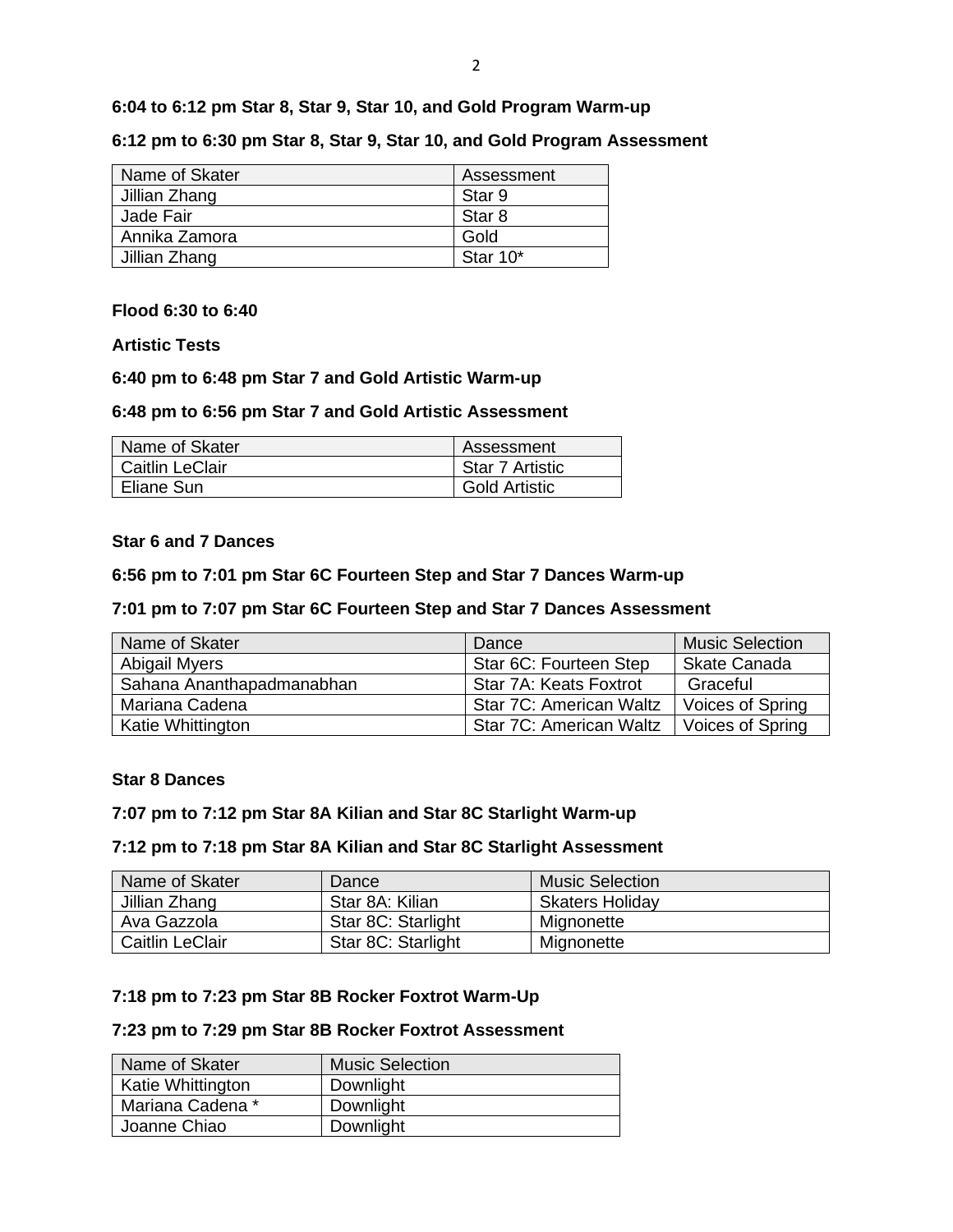## **7:29 pm to 7:34 pm Star 9C Silver Samba and Star 10A Cha Cha Congelado Dances Warm-up**

## **7:34 pm to 7:38 pm Star 9C Silver Samba and Star 10A Cha Cha Congelado Dances Assessment**

| Name of Skater | Dance                       | <b>Music Selection</b>                                  |
|----------------|-----------------------------|---------------------------------------------------------|
| Annika Zamora  | Star 9C: Silver Samba       | Snow Samba                                              |
| Eliane Sun     | Star 10A: Cha Cha Congelado | ISU#2 (Happy Trumpets, Ice Cream or<br>Cha-Cha for You) |

## **7:38 pm to 7:43 pm Star 10 Dances Warm-Up**

### **7:43 pm to 7:47 pm Star 10C Dances Assessment**

| Name of Skater  | Dance               | <b>Music Selection</b> |
|-----------------|---------------------|------------------------|
| Annika Zamora * | Star 10C: Quickstep | Dance Darling Dance    |
| Ava Ciarallo    | Star 10C: Quickstep | Dance Darling Dance    |

### **7:47 pm to 7:54 pm Gold Dances Warm-Up**

### **7:54 pm to 8:00 pm Gold Dances Assessment**

| Name of Skater | Dance                   | Music Selection   |
|----------------|-------------------------|-------------------|
| Sarah Sharpe   | Gold A: Viennese Waltz  | The Emperor Waltz |
| Jade Fair      | Gold A: Viennese Waltz  | The Emperor Waltz |
| Sarah Sharpe   | Gold B: Argentine Tango | Tango Melancholie |

## **Flood 8:00 pm to 8:10 pm**

### **8:10 pm to 8:17 pm Diamond Dances Warm-up**

### **8:17 pm to 8:23 pm Diamond Dances Assessment**

| Dance           | <b>Music Selection</b> |
|-----------------|------------------------|
| Tango Romantica | Marina Celina          |
|                 |                        |
| Rhumba          | Sangria                |
|                 |                        |

**Skills**

### **8:23 pm to 8:30 pm Star 7 Skills Warm-up**

### **8:30 pm to 8:45 pm Star 7 Skills Assessment**

| Name of Skater      |
|---------------------|
| <b>Emily Martin</b> |
| Abigail Myers       |

## **8:45 pm to 8:52 pm Star 6 Skills Warm-Up**

### **8:52 pm Star 6 Skills Assessment**

| Name of Skater |  |
|----------------|--|
| Alyssa Dumont  |  |